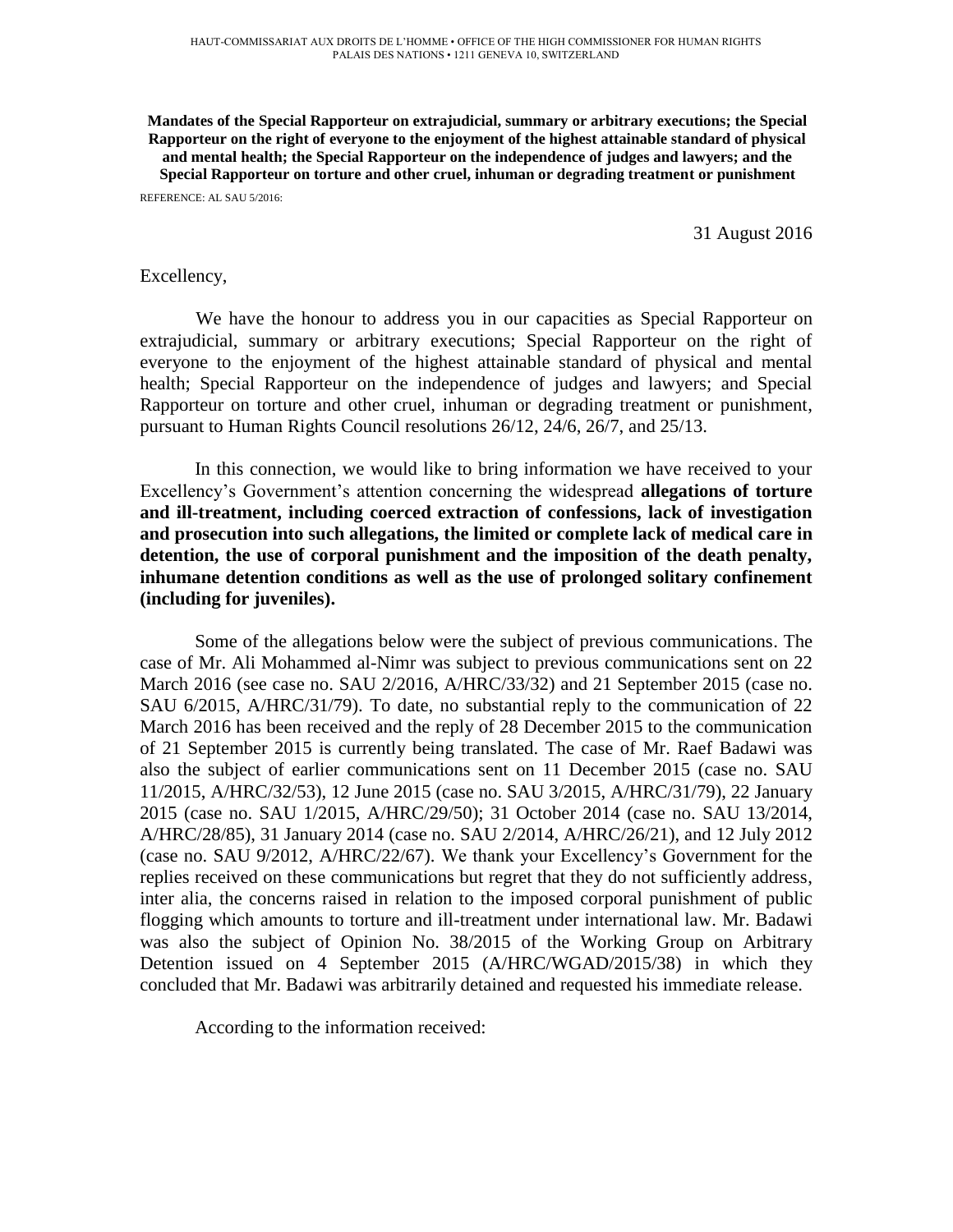## *Background*

Sources report that the use of torture and other ill-treatment is not confined to isolated incidents, but rather has been a cornerstone of the Saudi judicial system for decades, despite the fact that Saudi Arabia acceded to the UN Convention against Torture and other Cruel, Inhuman and Degrading Treatment in 1997 and Saudi Arabia's Criminal Procedure Code prohibits "torture" and "undignified treatment" (without however defining the terms). Security forces regularly use torture and other ill-treatment to coerce confessions or as reprisal for social and political activism, and judges routinely sentence prisoners to corporal and capital punishment based on confessions obtained through torture.

## *Torture and other ill-treatment in detention*

Sources report that torture and other ill-treatment are commonly practiced in Saudi Arabia's prisons and detention centres, in particular at the branches of the Ministry of Interior's Criminal Investigation Department and the General Directorate for Investigation GDI (*Al-Mabahith)* detention centres.

Methods generally used by security forces include severe beatings and floggings, '*falaqa*' (foot whipping), hanging and suspension in the air, subjection to extreme temperatures, food, sleep and light deprivation, cigarette burns, extraction of hand or toe nails, as well as electrocution.

A typical case of the torture and ill-treatment in Saudi Arabia is the case of Mr. Munir Al Adam, who was arrested on 8 April 2012 in relation with prodemocracy protests in 2011 (called, together with 23 other defendants, the "Awamiyah cell of 24"). Mr. Al Adam was repeatedly subjected to "falaqa" during his initial detention at the Al-Qatif police station, which made it impossible for him to walk for days. After two weeks, Mr. Al Adam was transported to the GDI (*Al-Mabahith)* detention centre in Al-Damman, where he was subjected to further torture, including kicking and severe beatings (including on his head), and crushing his fingers and toes by stepping on them with boots, leading to the loss of one finger and toe-nail. As a result, and following refusal of medical treatment by the detention authorities, Mr. Al Adam lost his hearing in one ear. Mr. Al Adam's trial commenced in September 2015 before the Specialised Criminal Court (SCC) in Riyadh. On 1 June 2016 he was convicted and sentenced to death.

#### *Coerced confessions*

Saudi officials routinely resort to torture and other ill-treatment to extract confessions. This practice is incentivized by the fact that nothing in the Saudi Criminal Procedure Code prohibits the use of coerced confessions as admissible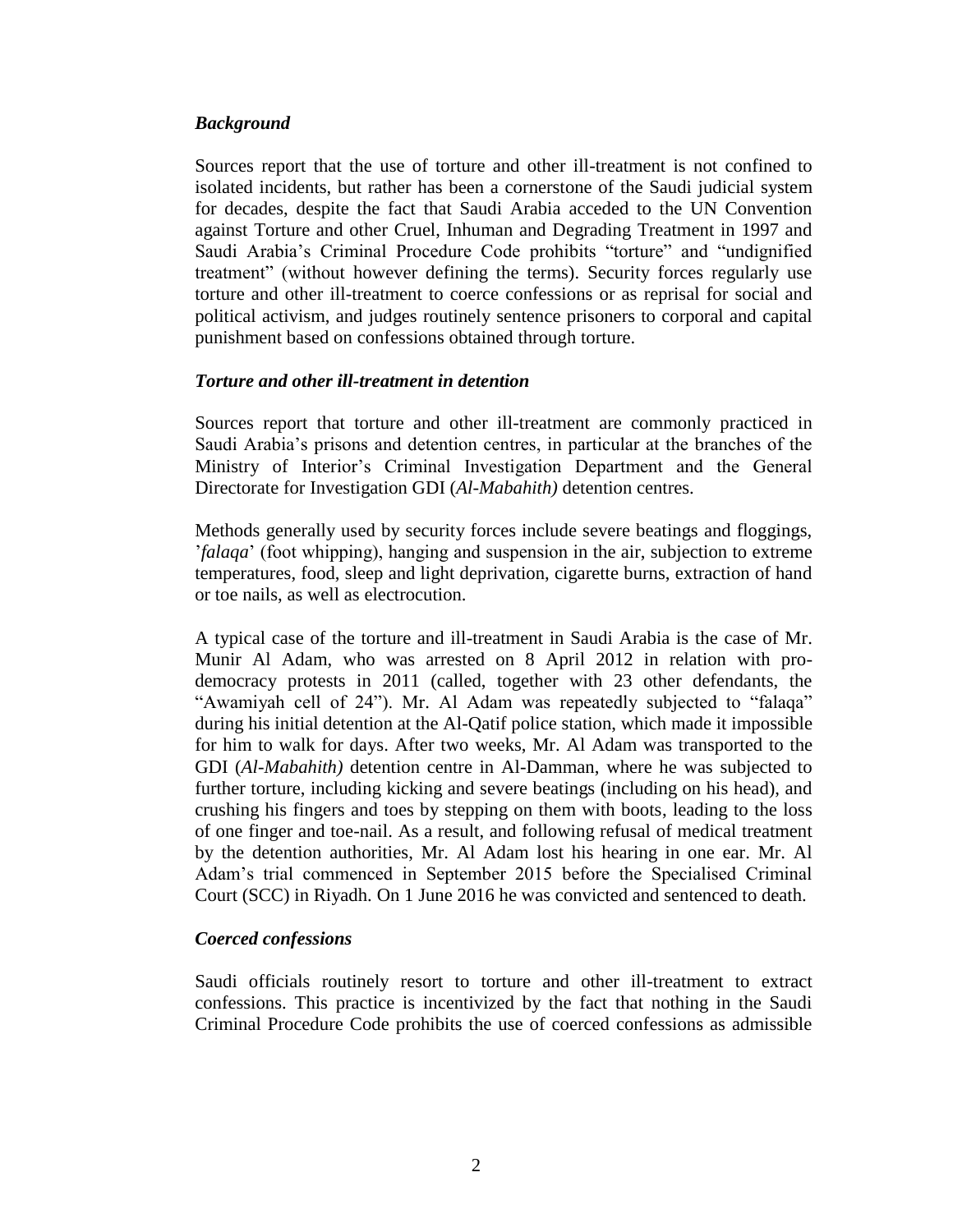evidence in Saudi courts. The coerced confessions are often the sole basis for the conviction of suspects.

For example, Mr. Mojtaba Nader Abdullah Suwaiket, a student on his way to complete his studies in the United States, was arrested at King Fahd International Airport in Saudi Arabia on 12 December 2012, in relation with pro-democracy protests, and taken to the GDI (*Al-Mabahith*) detention centre in Al-Dammam city. There, he was subjected to torture, including suspension from his hands, severe beatings with cables and hoes, kicking with shoes, burning with cigarettes and being put in solitary confinement throughout the winter, in an attempt to extract a confession from Mr. Suwaiket. As a result, he suffers from a broken shoulder and sustained pain in back and knees. He has been deprived of any medical care. Mr. Suwaiket was later, on 1 June 2016, convicted as part of the "Cell of 24" and sentenced to death, based on the confession extracted under torture.

# *Lack of investigation and prosecution of alleged torture and other ill-treatment*

While torture and other ill-treatment appear to be common practice in Saudi Arabia, there is a lack of prompt, impartial and effective investigation and punishment of perpetrators. Confessions extracted through torture are routinely relied upon for the conviction of defendants, and judges rarely, if ever, seek to authenticate the confessions presented or take steps to ensure that they were not obtained under duress.

In particular, allegations of torture and other ill-treatment brought forward by defendants before the Specialised Criminal Court (SCC), a court established in 2008 to try terrorism-related cases, and provided with codified jurisdiction in 2014 through enactment of the Penal Law for Terrorism and Its Financing (the anti-terror law), are routinely ignored and requests for investigations into the allegations are refused. Sources report that the Court in particular ignored allegations of torture and ill-treatment of several individuals related to the protests in 2011/2012. Despite complaints having been submitted and earlier confessions retracted before the Court, the Court did not order any independent medical examinations, and convicted numerous individuals and sentenced them to death, solely on the basis of confessions that were allegedly coerced.

By way of example, Mr. Ali Mohammed Al-Nimr, the nephew of Sheikh Nimr al-Nimr, a well-known Shia cleric who was executed in January 2016 in a mass execution, was arrested on 14 February 2012 for his participation in protests in Qatif, Eastern Province, in 2011. He was under 18 years old at the time of arrest. He was subsequently subjected to torture and other ill-treatment by the General Investigation Directorate (GDI), which forced him to confess the charges against him. When he raised complaints regarding his torture before the SCC, the court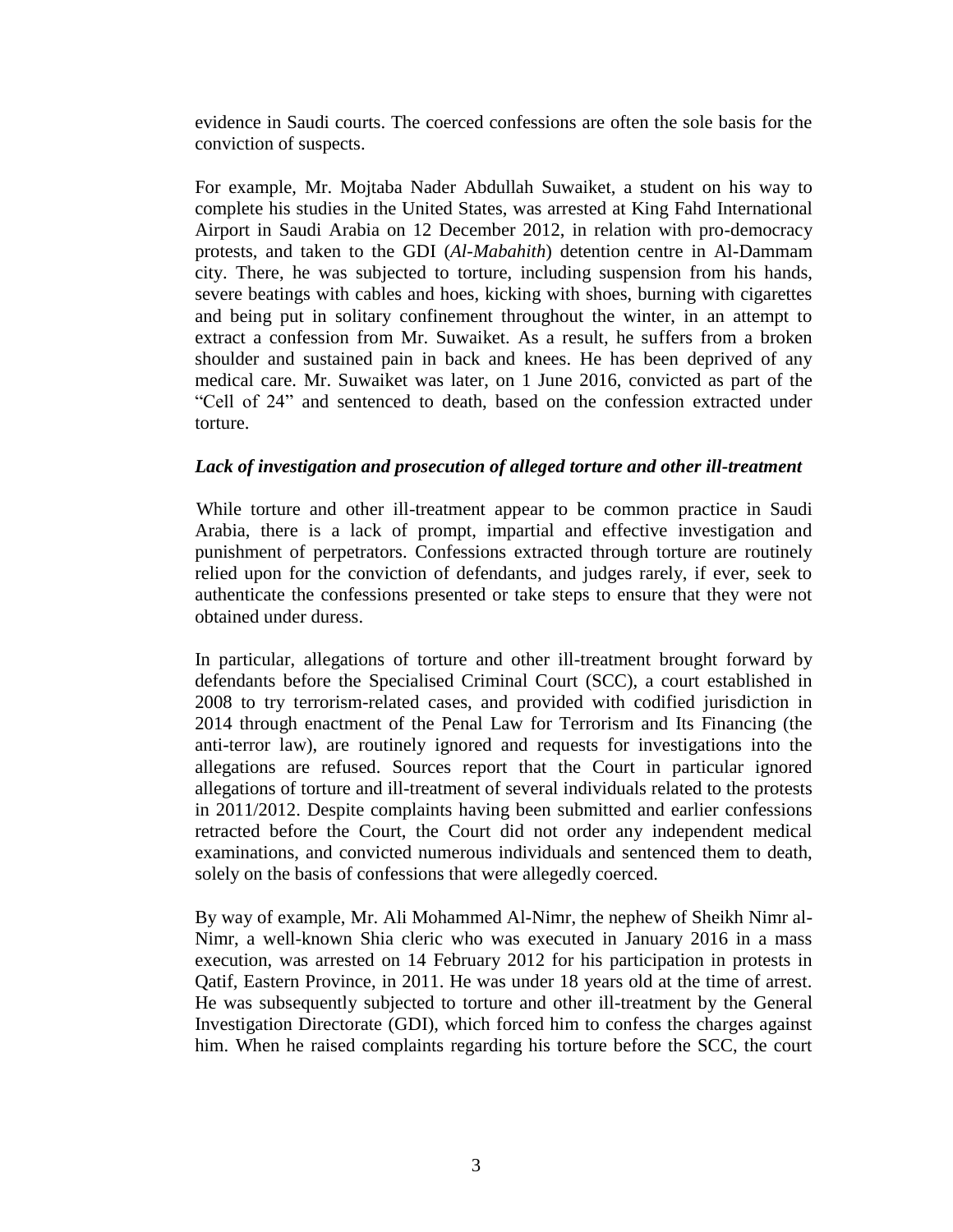failed to investigate the allegations and seemed to suggest that the defendant needed to provide proof for his allegations, thereby shifting the burden of proof to the defendant. Later, in May 2014, Mr. Al-Nimr was convicted and sentenced to death on the basis of his coerced confession alone (see also case no. SAU 2/2016 of 22/03/2016 and case no. SAU 6/2015 of 21 September 2015).

## *Death penalty*

The frequency of executions in Saudi Arabia has been on a rapid uptick in recent years and shows no sign of slowing. In 2015 alone, Saudi Arabia executed 158 people, and by the end of May 2016, 94 persons were already executed. According to international standards on the right to life, the death penalty is only a lawful sanction when it meets stringent requirements, namely those of legality and fair trial, can be imposed for the most serious crimes only, must meet minimum standards of protection for vulnerable groups, and must not be applied arbitrarily. Moreover, certain circumstances surrounding the actual imposition or execution of the death penalty can also constitute cruel, inhuman or degrading treatment or punishment or even torture. As such, the harshness of the death penalty goes beyond the execution itself. Physical or mental torture or other cruel, inhuman or degrading treatment or punishment may be inflicted on a convict and his or her relatives awaiting execution at different stages of his or her time in detention.

For example, methods of execution employed in Saudi Arabia very often amount to torture and ill-treatment. A common practice is execution through beheadings (by a swordsman) followed by crucifixion – the public display of the body (see for example case no. SAU 2/2016 of 22 March 2016). Stoning and execution by firing squad are also possible. In other cases, the individual's hands and legs may be amputated following their execution by beheading, and the families denied to obtaining the body of the executed family member (see for example case no. SAU 5/2015 of 30 September 2015).

Saudi Arabia furthermore applies the death penalty to offences that do not meet the threshold of the "most serious crimes" under international human rights law, such as adultery, apostasy, drug-related offences, "witchcraft" and "sorcery". In a mass execution on 2 January 2016, 47 individuals were executed, among them persons with psychosocial disabilities, non-violent protesters, individuals who were under the age of 18 at the time the crime was committed, and following judicial proceedings that did not meet due process and fair trial standards. Among those executed was the prominent Shia cleric, Sheikh Nimr al-Nimr, who had been convicted on a number of charges related to his political activism.

On 1 June 2016, in a case against 24 individuals tried in relation with the 2011 pro-democracy protests (the "Awamiyah cell of 24"), the Specialized Criminal Court (SCC) in Riyadh convicted and sentenced 14 of them to death, under the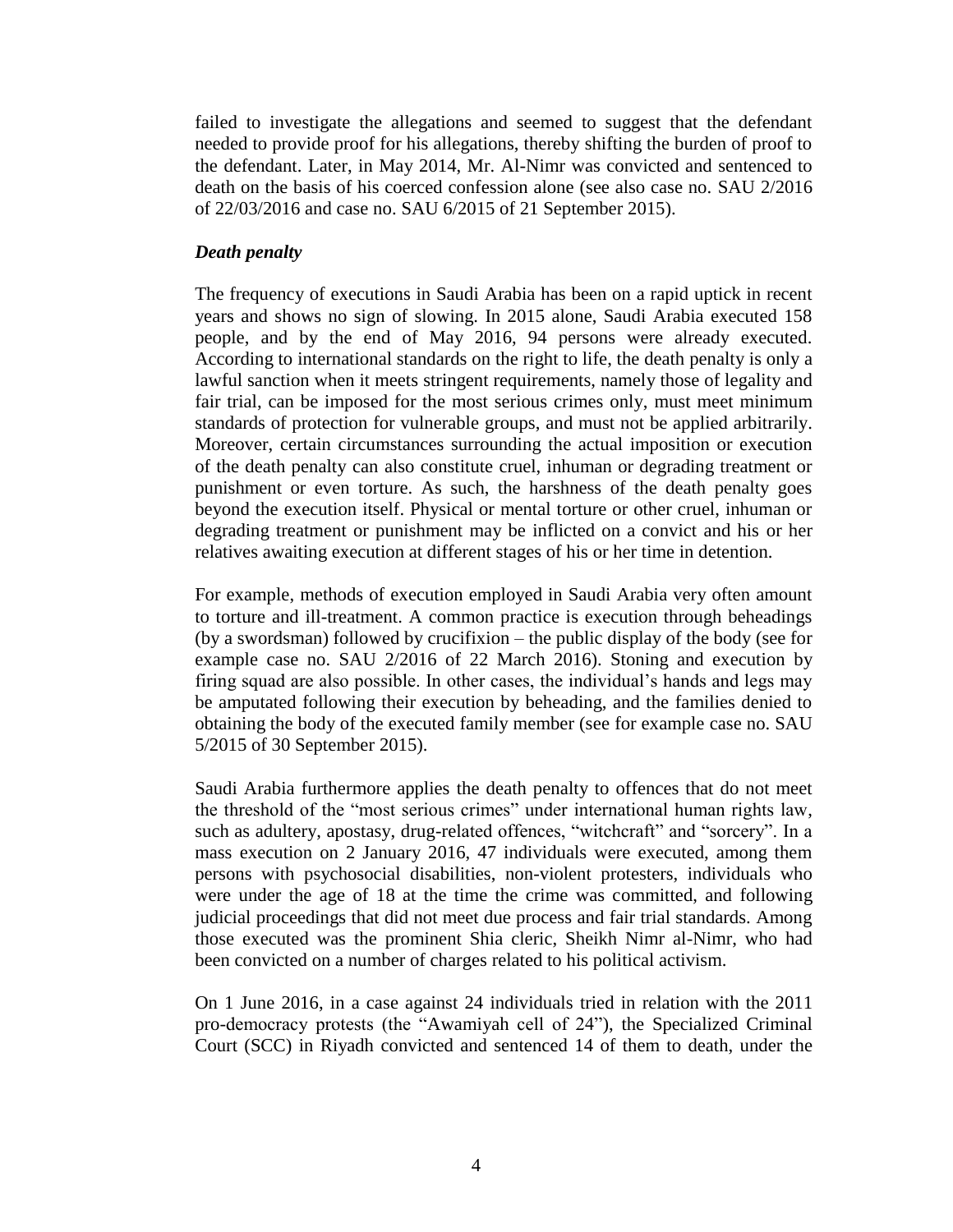'Law for the Crimes of Terrorism and its Financing' that had entered into force on 1 February 2016, in the largest mass-death-sentence ruling in Saudi history. The trial of the 24 individuals did not meet due process and fair trial standards, and the defendants were denied access to lawyers from the early moments of arrest and deprived of communication with the outside world.

# *Corporal Punishment*

The use of corporal punishment is widespread in Saudi Arabia and Saudi judicial authorities regularly sentence people to floggings/lashing, that are often carried out publicly, and amputations of limbs. This is exemplified by the case of Mr. Raef (Ra'id/Raed) Badawi, a well-known blogger, who was convicted in July 2013 and sentenced to 10 years in prison and 1,000 lashes in public for allegedly insulting Islam by setting up a website. Authorities began carrying out the sentence in January 2015 with the first 50 lashings, but have not continued since then (see also earlier communications –SAU 11/2015, SAU 3/2015, SAU 1/2015, SAU 13/2014, SAU 2/2014, SAU 9/2012). Mr. Badawi was also the subject of Working Group on Arbitrary Detention Opinion No. 38/2015 of 4 September 2015 (A/HRC/WGAD/2015/38).

Several sources report instances where women were sentenced to lashings and other corporal punishment for reporting rape, due to the fact that the court, according to an interpretation of Sharia law, may consider the rape to be the result of the woman's unlawful "mingling with men". Saudi courts have the competence of applying corporal punishment, including amputation, stoning, and flogging, to children. There are conflicting reports concerning the minimum age of criminal responsibility – reportedly it has been raised from 7 to 12 years of age, but it is unclear whether this is actually implemented in the judicial system. Determination of criminal responsibility, and therefore the allotment of corporal punishment, can even depend upon the judge's perception of a child's physical development.

## *Conditions of detention*

Saudi detention centers are often overcrowded and the conditions in which the detainees live are often relatively poor. In May 2013, government officials recognized that detention centres in Riyadh, Mecca, and Jeddah had exceeded their capacity three times over. Reports also suggest that inmates have to take turns sleeping on the floor of their cells or the hallways, due to a lack of space. Bathrooms and other sanitary installations are mal-functioning and the quantity and quality of the food provided to inmates is insufficient. The guards at many detention facilities are not adequately trained, and access to medical assistance is limited.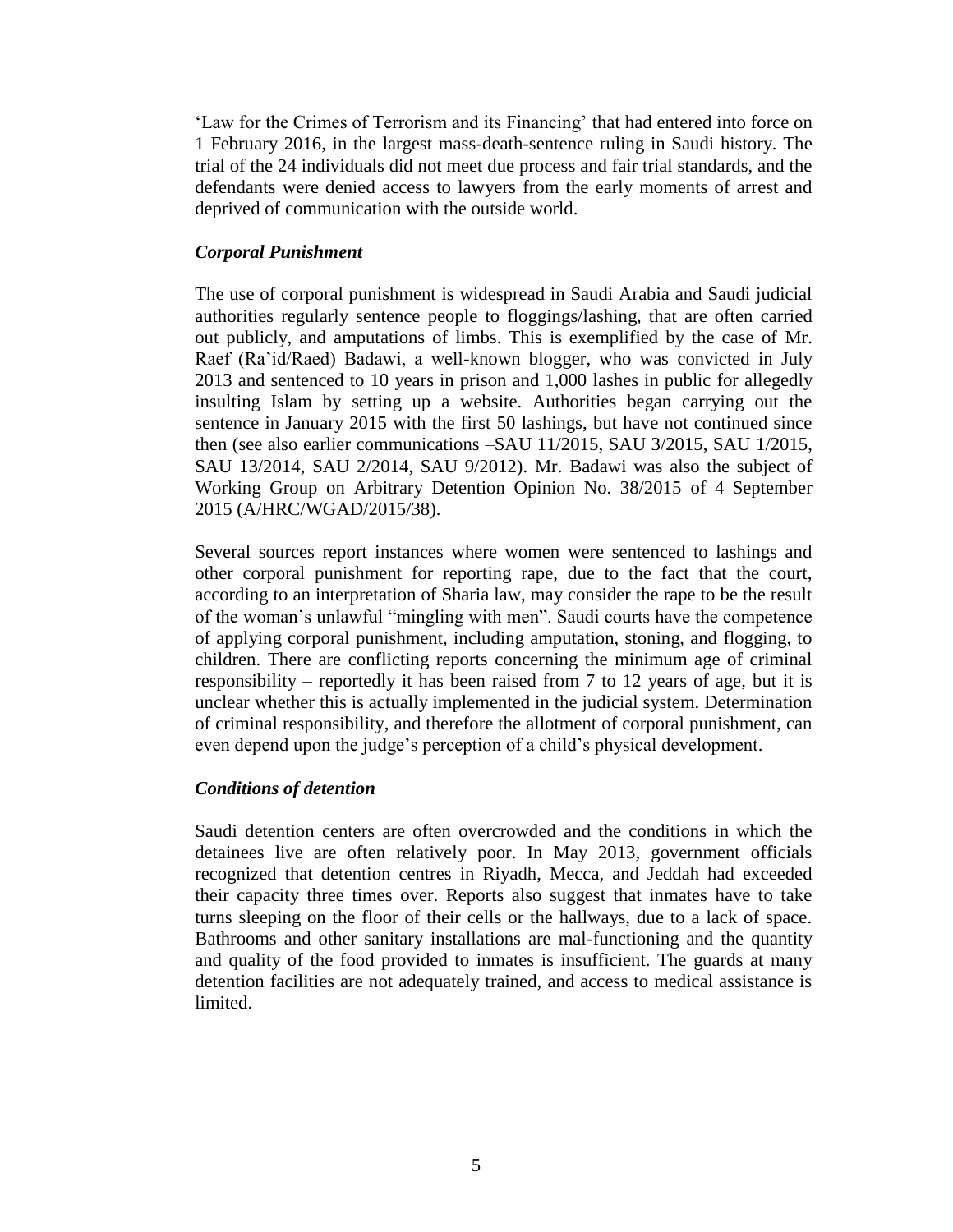Overcrowding and inhumane conditions are in particular reported for migrant or removal centres. By way of example, in June 2015, 396 migrant workers were allegedly detained in a 40x40 foot cell at an immigration detention centre in Riyadh. The drinking water provided was unsanitary and access to shower facilities and washing water was severely limited. Facilities are often marked by little air or daylight, insufficient nutrition and water, poor sanitary facilities, extreme temperatures and limited or complete lack of access to medical assistance.

#### *Solitary confinement*

Solitary confinement, including prolonged, is relied on frequently in the Saudi penal system. Solitary confinement is allowed under the 1978 Imprisonment and Detention Law as a disciplinary sanction and can be legally imposed for 15 days, increasable to 30 days. Solitary confinement is also allowed for children in detention. Solitary confinement is equally used as a means to extract confessions from detainees (see above).

In a particularly grave case, Mr. AlYazan Mohamed Farooq Al Jazaery, born on 12 April 1996, has been kept in solitary confinement for several years. Mr. Al Jazaery was arrested in Wadi Al Dawasir on 24 December 2010, when he was 15 years old, by officials of the Ministry of Interior. He was then transported to the Haer Prison and subjected to torture and other ill-treatment, including slapping, placing him in a very cold room with insufficient clothing, sleep deprivation and forced standing for long hours for a month and a half (he was only allowed to sit for one hour a day). Mr. Al Jazaery was placed in solitary confinement for 5 months, without access to his family or lawyer. He was then transported to the Thahban prison, where he was again put in solitary confinement for one month, after which he was placed in a cell with his father who was also detained there. After three months, Mr. Al Jazaery was transported back to Haer prison where he stayed for another month and a half, before being transported again to Thahban prison. After 15 days in solitary confinement, Mr. Al Jazaery was again placed in a cell with his father. On 31 August 2012, Mr. Al Jazaery was put again into solitary confinement, depriving him of his clothing and hygiene products and serving him expired food. Following a hunger strike, Mr. Al Jazaery's conditions improved slightly. On 6 March 2014, Mr. Al Jazaery was convicted and sentenced to 22 years in detention, and has remained in solitary confinement since 2013.

Serious concern is expressed about the alleged **torture and ill-treatment, including coerced extraction of confessions, lack of investigation and prosecution into such allegations, the use of corporal punishment and the imposition of the death penalty after unfair trials, inhumane detention conditions as well as the use of prolonged solitary confinement (including for juveniles). Grave concern is also expressed about detainees' physical and mental integrity as resulted from**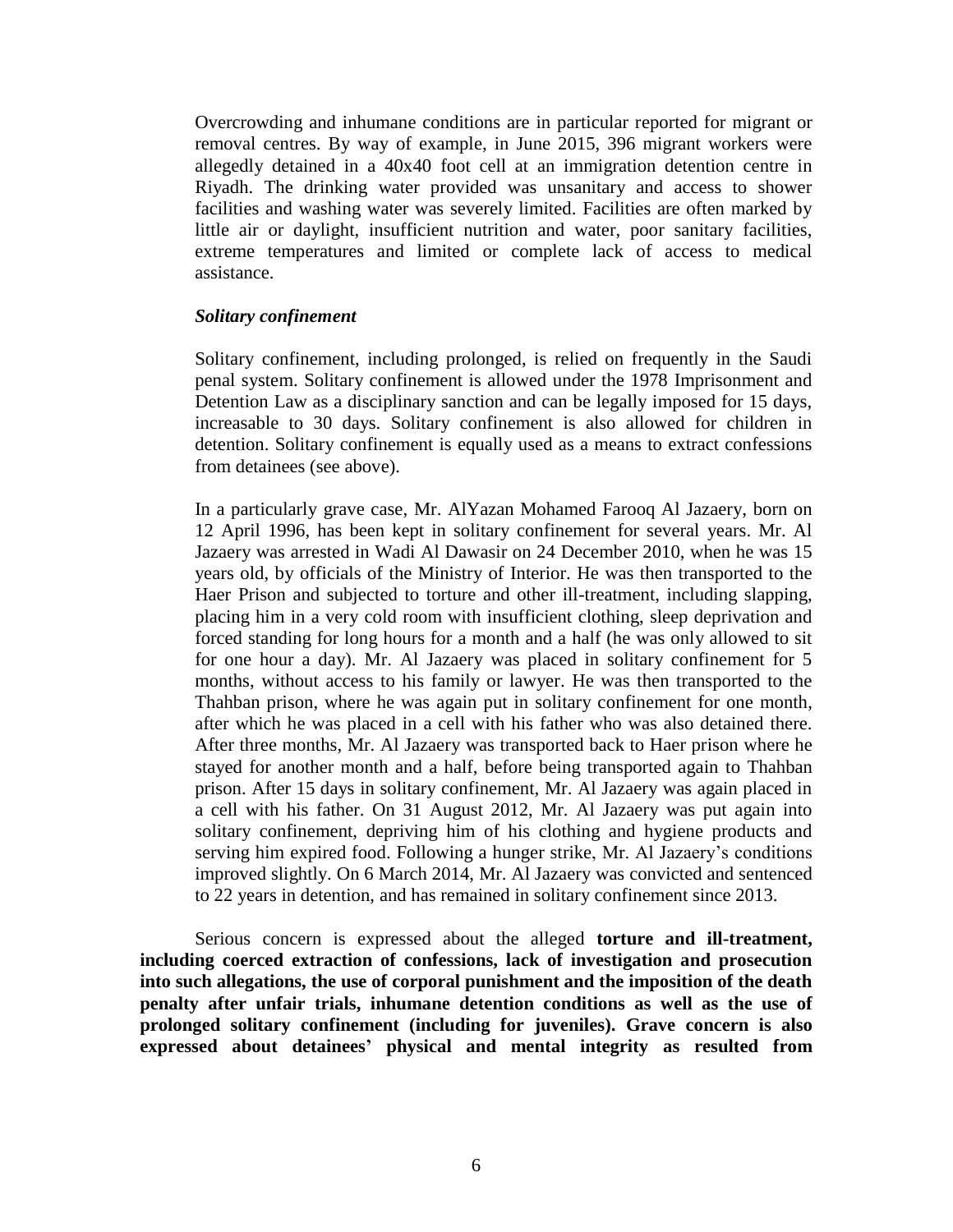## **abovementioned alleged violations, and at the limited or complete lack of medical care.**

In connection with the above alleged facts and concerns, please refer to the **Reference to international law Annex** attached to this letter which cites relevant international human rights instruments and standards.

It is our responsibility, under the mandates provided to us by the Human Rights Council, to seek to clarify all cases brought to our attention. We would therefore be grateful for your observations on the following matters:

- 1. Please provide any additional information and/or comment(s) you may have on the above-mentioned allegations.
- 2. Please provide information on any measures taken to ensure the physical and psychological integrity of all detainees in Saudi Arabia.
- 3. Please indicate what kinds of measures are being taken to ensure that any public officials are being investigated and prosecuted in relation with the above-mentioned allegations, and in particular please indicate what measures are being taken to investigate all allegations of torture and other ill-treatment in a prompt, impartial and effective manner.
- 4. Where available, please provide the details and the results of any such investigation, and judicial or other inquiries carried out in relation to the above-mentioned allegations.
- 5. Please indicate measures taken to avoid the reliance on coerced confessions in criminal trials. In this respect, please submit to these Rapporteurships and make publicly available all judgments by the Specialised Criminal Court in cases with a death penalty sentence (from 2012 onwards), and in particular any judgment in which evidence allegedly obtained under duress has been admitted or excluded, and the reasons thereof.
- 6. Please provide information about existing frameworks to guarantee access to adequate healthcare in detention, including medical screenings at arrest and after transfers to detention facilities, presence of health care personnel in detention facilities, and access to preventive, curative and palliative health services by detained individuals.
- 7. Please indicate what kinds of measures are being taken to incorporate the international standards about the absolute prohibition of torture in the criminal justice system.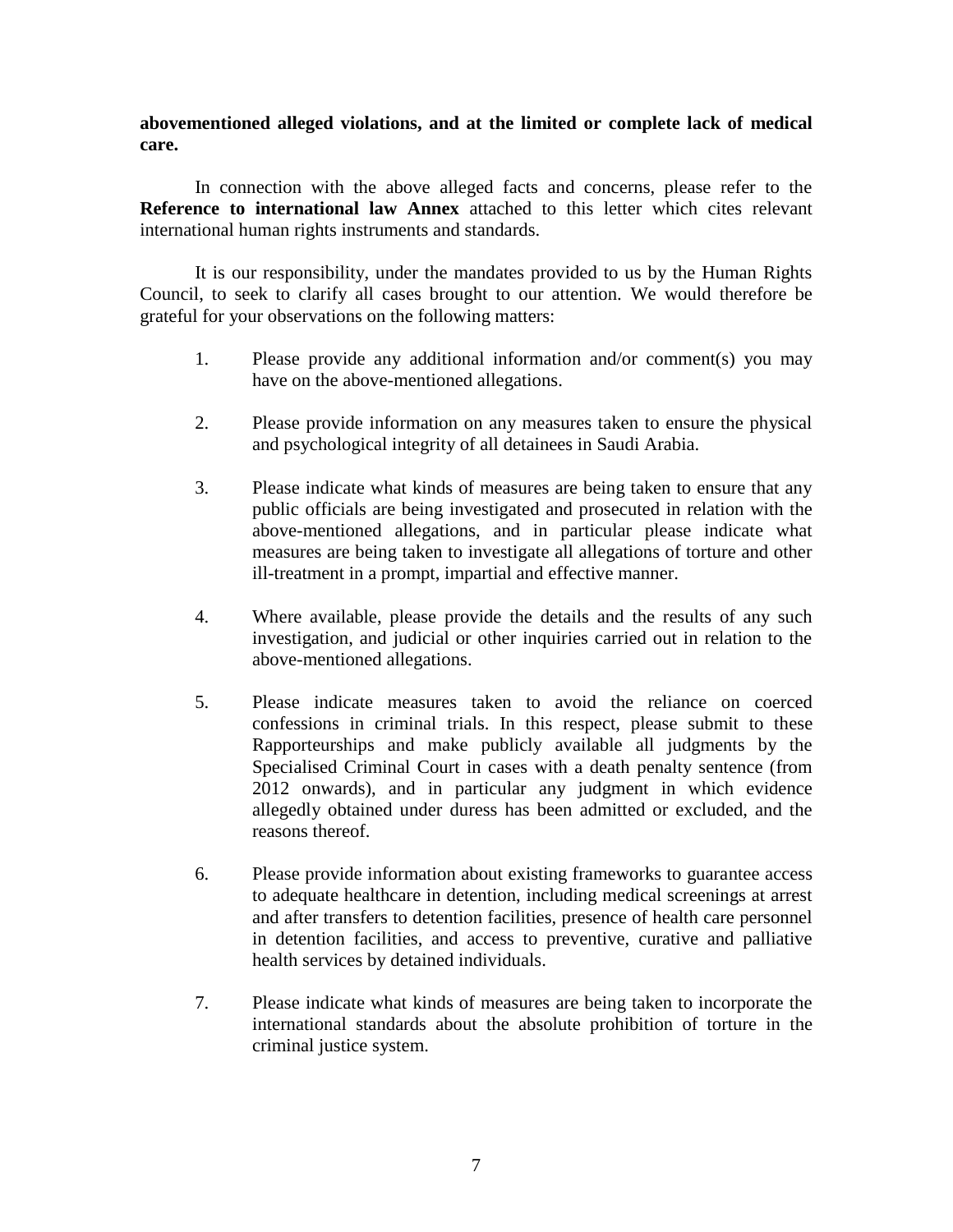8. Please indicate measures taken to ensure the compliance with existing international standards on safeguards and restrictions relating to the imposition of capital punishment.

We would appreciate receiving a response within 60 days.

While awaiting a reply, we urge that all necessary interim measures be taken to halt the alleged violations and prevent their re-occurrence and in the event that the investigations support or suggest the allegations to be correct, to ensure the accountability of any person(s) responsible for the alleged violations.

Your Excellency's Government's response will be made available in a report to be presented to the Human Rights Council for its consideration.

Please accept, Excellency, the assurances of our highest consideration.

Agnes Callamard Special Rapporteur on extrajudicial, summary or arbitrary executions

Dainius Puras

Special Rapporteur on the right of everyone to the enjoyment of the highest attainable standard of physical and mental health

> Mónica Pinto Special Rapporteur on the independence of judges and lawyers

Juan Ernesto Mendez Special Rapporteur on torture and other cruel, inhuman or degrading treatment or punishment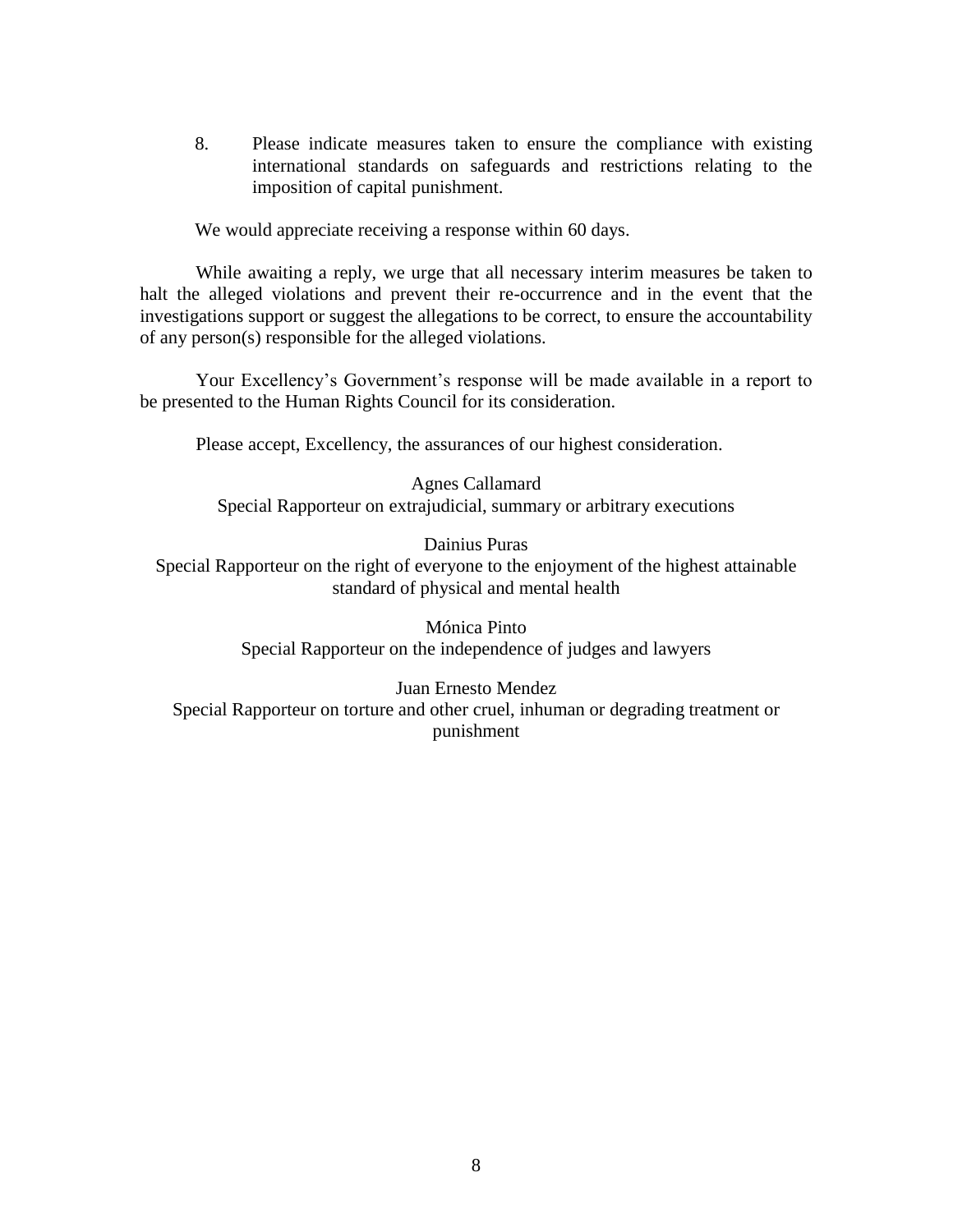#### **Annex Reference to international human rights law**

In connection with above alleged facts and concerns, we would like to remind your Excellency's Government to the absolute and non-derogable prohibition of torture and other cruel, inhuman or degrading treatment or punishment, as an international norm of jus cogens, and as codified, inter alia, the articles 1, 2 and 16 of the Convention against Torture and other Cruel, Inhuman or Degrading Treatment or Punishment (CAT), which Saudi Arabia acceded to on 23 September 1997, and referred to in Human Rights Council Resolution 25/13 and General Assembly Resolution 68/156.

We would also like to draw the attention of your Excellency's Government to article 15 of the CAT which provides that, "Each State Party shall ensure that any **statement which is established to have been made as a result of torture shall not be invoked as evidence in any proceedings, except against a person accused of torture** as evidence that the statement was made" as well as to its article 12, which requires the competent authorities to undertake a prompt and impartial investigation wherever there are reasonable grounds to believe that torture has been committed, and its article 7, which requires State parties to prosecute suspected perpetrators of torture. In addition, we would like to refer Your Excellency's Government to the Guidelines on the Role of Prosecutors, and in particular to Guideline 16 which states that when prosecutors come into possession of evidence that they know or believe on reasonable grounds was obtained through recourse to unlawful methods, especially involving torture or cruel, inhuman or degrading treatment or punishment, or other abuses of human rights, they shall refuse to use such evidence against anyone other than those who used such methods, or inform the Court accordingly, and shall take all necessary steps to ensure that those responsible for using such methods are brought to justice.

In this context, we would also like to draw your Excellency's Government's attention to paragraph 7b of Human Rights Council Resolution 16/23, which urges States "(t)o take persistent, determined and effective measures to have all allegations of torture or other cruel, inhuman or degrading treatment or punishment investigated promptly, effectively and impartially by an independent, competent domestic authority, as well as whenever there is reasonable ground to believe that such an act has been committed; to hold persons who encourage, order, tolerate or perpetrate such acts responsible, to have them brought to justice and punished in a manner commensurate with the gravity of the offence, including the officials in charge of the place of detention where the prohibited act is found to have been committed; and to take note, in this respect, of the Principles on the Effective Investigation and Documentation of Torture and Other Cruel, Inhuman or Degrading Treatment or Punishment and the updated set of principles for the protection of human rights through action to combat impunity as a useful tool in efforts to prevent and combat torture."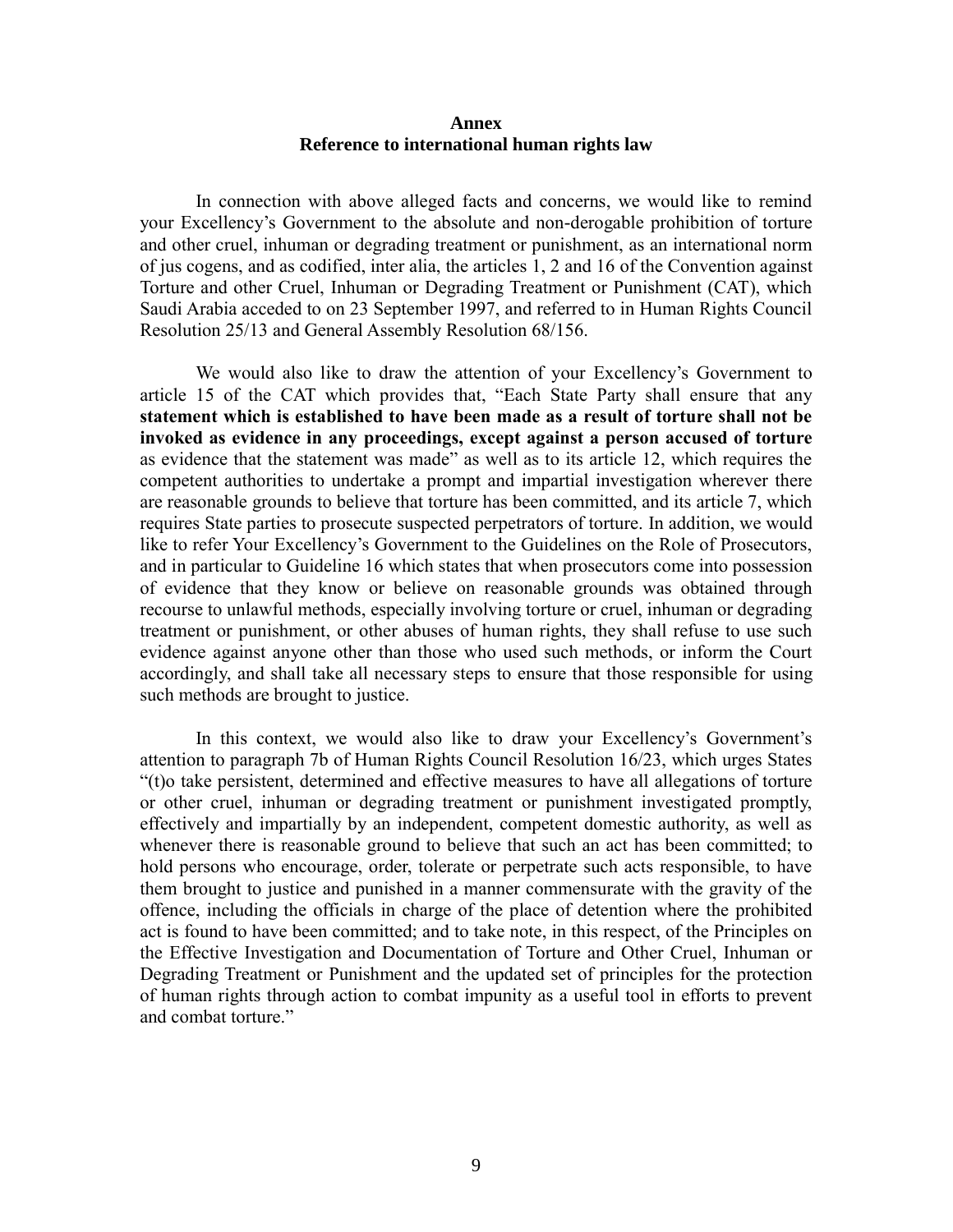We also recall paragraph 7c of the same resolution that urges States "To ensure that no statement established to have been made as a result of torture is invoked as evidence in any proceedings, except against a person accused of torture as evidence that the statement was made, and calls upon States to consider extending that prohibition to statements made as a result of cruel, inhuman or degrading treatment or punishment, recognizing that adequate corroboration of statements, including confessions, used as evidence in any proceedings constitutes one safeguard for the prevention of torture and other cruel, inhuman or degrading treatment or punishment."

With regards to the imposition of the **death penalty**, we would like to make reference to articles 6 and 7 of the Arab Charter on Human Rights, which your Excellency's government ratified in 2009.

We would also like to refer to the report of the Special Rapporteur on torture and other cruel, inhuman or degrading treatment or punishment (A/67/279), in which retentionist States are called upon to rigorously observe the restrictions and conditions imposed by articles 1,2 and 16 of the CAT. The death penalty has long been regarded as an extreme exception to the fundamental right to life. Countries that have not abolished the death penalty may only impose it for the most serious crimes. This provision has consistently been interpreted by international experts to mean that the death sentence may only be imposed in respect of offences that resulted in the loss of life (A/HRC/4/20, para. 53).

We would also like to draw your Excellency's Government's attention to the United Nations Safeguards guaranteeing protection of the rights of those facing the death penalty, approved by the Economic and Social Council on 25 May 1984 (resolution 1984/50), which states that, in countries which have not abolished the death penalty, capital punishment may be imposed only for the most serious crimes (intentional crimes with lethal or other extremely grave consequences), never against persons below 18 years of age at the time of the commission of the crime or persons with psycho-social disabilities, only after a legal process which upholds strict fair-trial guarantees, and that anyone sentenced to death shall have the right to seek pardon or commutation of sentence. It also reminds States that, where capital punishment occurs, it must be carried out so as to inflict the minimum possible suffering. The right to a fair trial, which is particularly important in death penalty cases, is also enshrined in the Arab Charter on Human Rights ratified by your Excellency's Government in 2009 (see in particular articles 13, 16 and 17) and the Universal Declaration for Human Rights (see in particular article 10).

Regarding **corporal punishment**, we would like to draw the attention of your Excellency's Government to paragraph 7a of Resolution 8/8 of the Human Rights Council which reminded Governments that corporal punishment, including of children, can amount to cruel, inhuman or degrading punishment or even to torture, and the Committee against Torture which has called for the abolition of corporal punishment. In